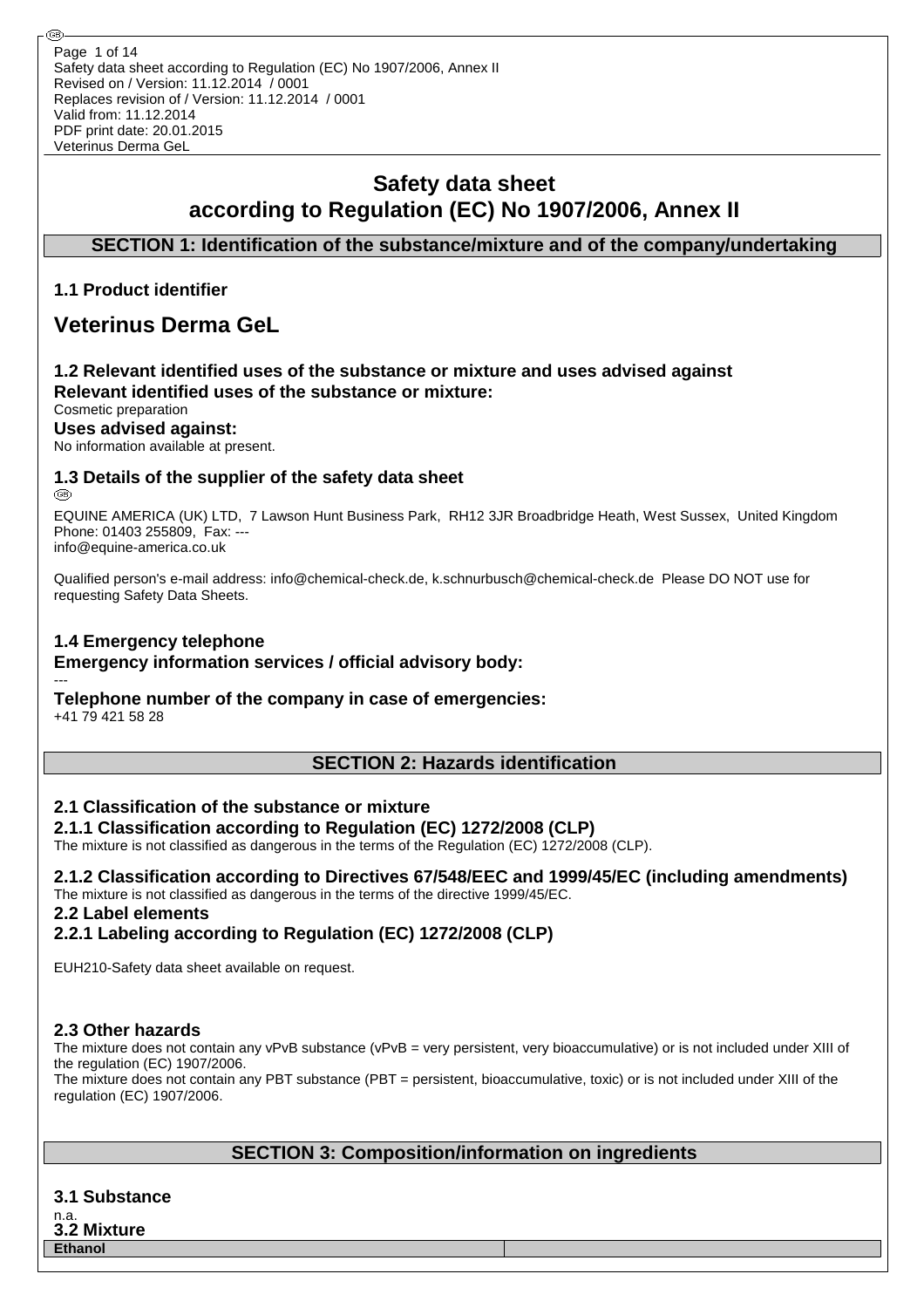Safety data sheet according to Regulation (EC) No 1907/2006, Annex II Revised on / Version: 11.12.2014 / 0001 Replaces revision of / Version: 11.12.2014 / 0001 Valid from: 11.12.2014 PDF print date: 20.01.2015 Veterinus Derma GeL Page 2 of 14

| <b>Registration number (REACH)</b>                          | $-$                      |
|-------------------------------------------------------------|--------------------------|
| <b>Index</b>                                                | 603-002-00-5             |
| <b>EINECS, ELINCS, NLP</b>                                  | 200-578-6                |
| <b>CAS</b>                                                  | CAS 64-17-5              |
| content %                                                   | $1 - 10$                 |
| <b>Classification according to Directive 67/548/EEC</b>     | Highly flammable, F, R11 |
| Classification according to Regulation (EC) 1272/2008 (CLP) | Flam. Liq. 2, H225       |
|                                                             | Eye Irrit. 2, H319       |

| thymol                                                      |                                       |
|-------------------------------------------------------------|---------------------------------------|
| <b>Registration number (REACH)</b>                          | --                                    |
| <b>Index</b>                                                | 604-032-00-1                          |
| <b>EINECS, ELINCS, NLP</b>                                  | 201-944-8                             |
| <b>CAS</b>                                                  | CAS 89-83-8                           |
| content %                                                   | $1 - 2.5$                             |
| <b>Classification according to Directive 67/548/EEC</b>     | Harmful, Xn, R22                      |
|                                                             | Corrosive, C, R34                     |
|                                                             | Dangerous for the environment, N, R51 |
|                                                             | Dangerous for the environment, R53    |
| Classification according to Regulation (EC) 1272/2008 (CLP) | Acute Tox. 4, H302                    |
|                                                             | Skin Corr. 1B, H314                   |
|                                                             | Aquatic Chronic 2, H411               |

For the text of the R-phrases / H-phrases and classification codes (GHS/CLP), see Section 16.

The substances named in this section are given with their actual, appropriate classification!

For substances that are listed in appendix VI, table 3.1/3.2 of the regulation (EC) no. 1272/2008 (CLP regulation) this means that all notes that may be given here for the named classification have been taken into account.

#### **SECTION 4: First aid measures**

#### **4.1 Description of first aid measures**

Never pour anything into the mouth of an unconscious person!

**Inhalation**

Not required.

**Skin contact**

Wash in water.

**Eye contact**

Remove contact lenses.

Wash thoroughly for several minutes using copious water. Seek medical help if necessary.

#### **Ingestion**

Rinse the mouth thoroughly with water.

Give copious water to drink - consult doctor immediately.

#### **4.2 Most important symptoms and effects, both acute and delayed**

If applicable delayed symptoms and effects can be found in section 11 and the absorption route in section 4.1.

In certain cases, the symptoms of poisoning may only appear after an extended period / after several hours. **4.3 Indication of any immediate medical attention and special treatment needed**

n.c.

## **SECTION 5: Firefighting measures**

## **5.1 Extinguishing media**

## **Suitable extinguishing media**

Adapt to the nature and extent of fire. Water jet spray / alcohol resistant foam / CO2 / dry extinguisher

**Unsuitable extinguishing media**

#### None known

#### **5.2 Special hazards arising from the substance or mixture**

In case of fire the following can develop: Oxides of carbon

Toxic gases

#### **5.3 Advice for firefighters**

In case of fire and/or explosion do not breathe fumes. Protective respirator with independent air supply.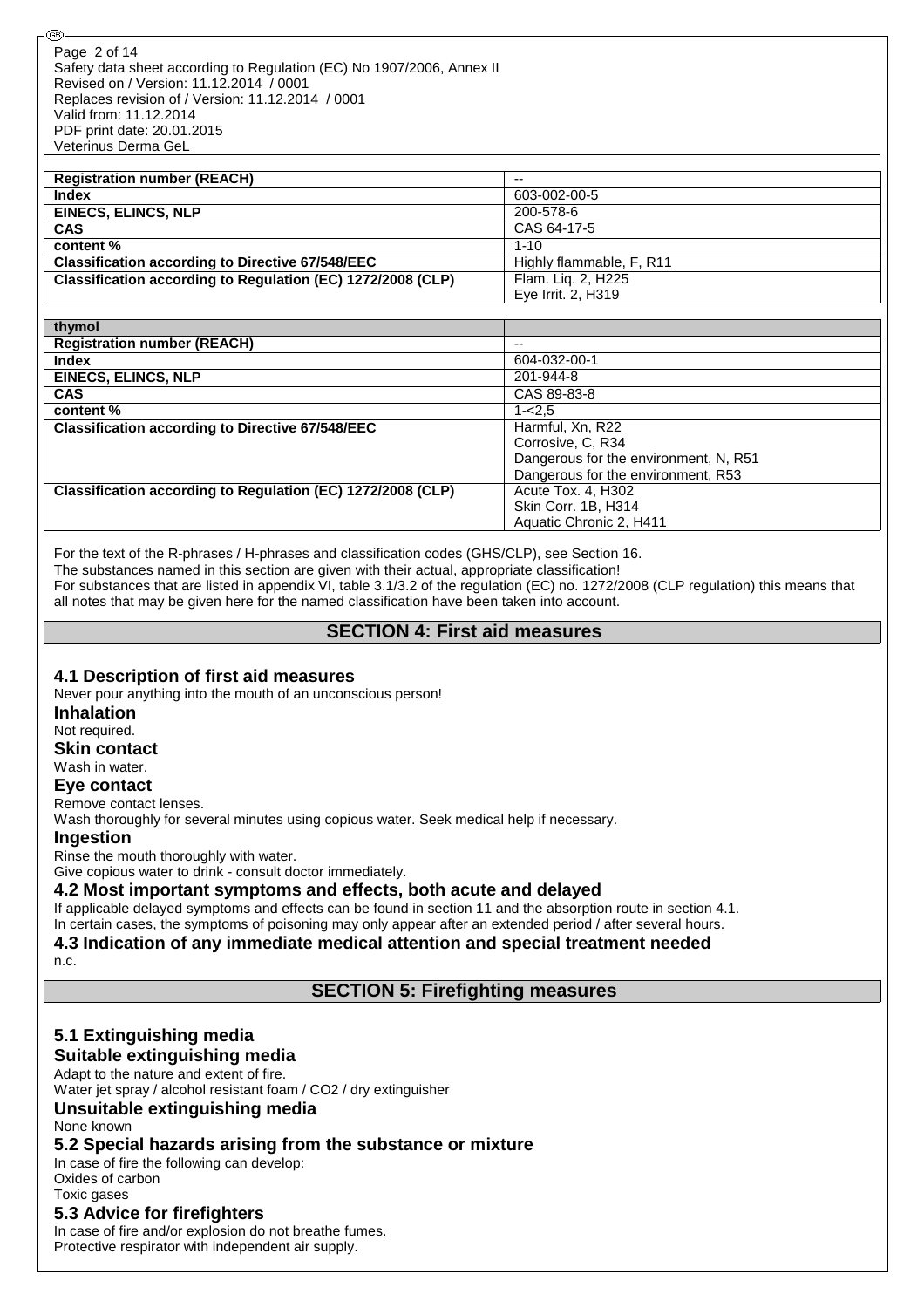According to size of fire Full protection, if necessary Dispose of contaminated extinction water according to official regulations.

#### **SECTION 6: Accidental release measures**

## **6.1 Personal precautions, protective equipment and emergency procedures**

No special measures required. Avoid contact with eyes. If applicable, caution - risk of slipping

**6.2 Environmental precautions**

#### Prevent from entering drainage system.

Prevent surface and ground-water infiltration, as well as ground penetration.

#### **6.3 Methods and material for containment and cleaning up**

Soak up with absorbent material (e.g. universal binding agent, sand, diatomaceous earth, sawdust) and dispose of according to Section 13.

Flush residue using copious water.

#### **6.4 Reference to other sections**

For personal protective equipment see Section 8 and for disposal instructions see Section 13.

## **SECTION 7: Handling and storage**

In addition to information given in this section, relevant information can also be found in section 8 and 6.1.

#### **7.1 Precautions for safe handling**

#### **7.1.1 General recommendations**

Avoid contact with eyes.

Eating, drinking, smoking, as well as food-storage, is prohibited in work-room.

Observe directions on label and instructions for use.

#### **7.1.2 Notes on general hygiene measures at the workplace**

General hygiene measures for the handling of chemicals are applicable.

Wash hands before breaks and at end of work.

Keep away from food, drink and animal feedingstuffs.

Remove contaminated clothing and protective equipment before entering areas in which food is consumed.

#### **7.2 Conditions for safe storage, including any incompatibilities**

Store product closed and only in original packing.

Not to be stored in gangways or stair wells.

Store in a well-ventilated place.

Protect from direct sunlight.

Store cool

#### **7.3 Specific end use(s)**

No information available at present.

**SECTION 8: Exposure controls/personal protection**

#### **8.1 Control parameters**

| ⊛<br><b>Chemical Name</b>                   | Ethanol          |           |                |                    |       | Content %:1-10 |
|---------------------------------------------|------------------|-----------|----------------|--------------------|-------|----------------|
| WEL-TWA: 1000 ppm (1920 mg/m3)              |                  | WEL-STEL: | $---$          |                    | $---$ |                |
| BMGV:<br>$-$                                |                  |           |                | Other information: | $---$ |                |
| ⊛<br><b>Chemical Name</b>                   | Glycerine        |           |                |                    |       | Content %:     |
| WEL-TWA: 10 mg/m3 (mist)                    |                  | WEL-STEL: | $---$          |                    | $---$ |                |
| <b>BMGV: ---</b>                            |                  |           |                | Other information: | $---$ |                |
| $^{\circledR}$<br><b>Chemical Name</b>      | Propane-1,2-diol |           |                |                    |       | Content %:     |
| WEL-TWA: 150 ppm (474 mg/m3) (total, vapour |                  | WEL-STEL: | $\overline{a}$ |                    | ---   |                |
| and particulates), 10 mg/m3 (particulates)  |                  |           |                |                    |       |                |
| BMGV:<br>$\sim$                             |                  |           |                | Other information: | $---$ |                |

 WEL-TWA = Workplace Exposure Limit - Long-term exposure limit (8-hour TWA (= time weighted average) reference period) EH40. AGW = "Arbeitsplatzgrenzwert" (workplace limit value, Germany). | WEL-STEL = Workplace Exposure Limit - Short-term exposure limit (15-minute reference period). | BMGV = Biological monitoring guidance value EH40. BGW = "Biologischer Grenzwert" (biological limit value, Germany) | Other information: Sen = Capable of causing occupational asthma. Sk = Can be absorbed through skin. Carc = Capable of causing cancer and/or heritable genetic damage.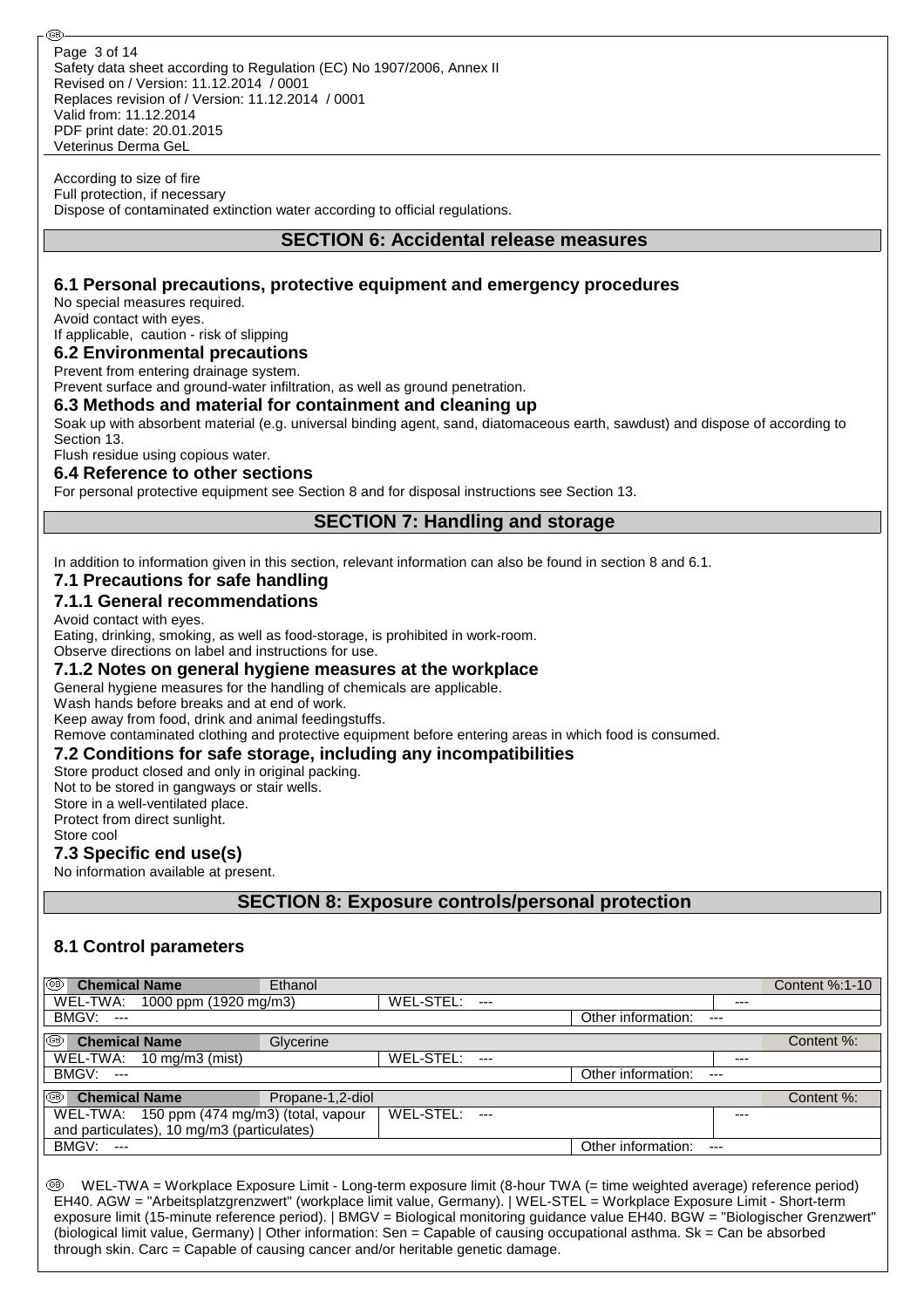⊛

\*\* = The exposure limit for this substance is repealed through the TRGS 900 (Germany) of January 2006 with the goal of revision.

| <b>Ethanol</b>      |                                                            |                                |                       |                  |                     |             |
|---------------------|------------------------------------------------------------|--------------------------------|-----------------------|------------------|---------------------|-------------|
| Area of application | <b>Exposure route /</b><br>Environmental<br>compartment    | <b>Effect on health</b>        | <b>Descripto</b><br>r | <b>Value</b>     | <b>Unit</b>         | <b>Note</b> |
| Workers / employees | Human - inhalation                                         | Short term, local<br>effects   | <b>DNEL</b>           | 1900             | mg/m3               |             |
| Workers / employees | Human - inhalation                                         | Long term, systemic<br>effects | <b>DNEL</b>           | 950              | mg/m3               |             |
| Workers / employees | Human - dermal                                             | Long term, systemic<br>effects | <b>DNEL</b>           | 343              | mg/kg<br>bw/d       |             |
| Consumer            | Human - inhalation                                         | Short term, local<br>effects   | <b>DNEL</b>           | 950              | mg/m3               |             |
| Consumer            | Human - dermal                                             | Short term, local<br>effects   | <b>DNEL</b>           | 950              | mg/m3               |             |
| Consumer            | Human - inhalation                                         | Long term, systemic<br>effects | <b>DNEL</b>           | 114              | mg/m3               |             |
| Consumer            | Human - oral                                               | Long term, systemic<br>effects | <b>DNEL</b>           | 87               | mg/kg               |             |
| Consumer            | Human - dermal                                             | Long term, systemic<br>effects | <b>DNEL</b>           | 206              | mg/kg<br>bw/d       |             |
|                     | Environment - freshwater                                   |                                | <b>PNEC</b>           | 0,96             | mg/l                |             |
|                     | Environment - marine                                       |                                | <b>PNEC</b>           | 0,79             | mg/l                |             |
|                     | Environment - water,<br>sporadic (intermittent)<br>release |                                | <b>PNEC</b>           | 2,75             | mg/l                |             |
|                     | Environment - sewage<br>treatment plant                    |                                | <b>PNEC</b>           | 580              | mg/l                |             |
|                     | Environment - sediment,<br>freshwater                      |                                | PNEC                  | $\overline{3,6}$ | mg/kg dry<br>weight |             |
|                     | Environment - soil                                         |                                | <b>PNEC</b>           | 0,63             | mg/kg dry<br>weight |             |
|                     | Environment - oral<br>(animal feed)                        |                                | <b>PNEC</b>           | 0,72             | mg/kg<br>feed       |             |
|                     | Environment - sediment,<br>marine                          |                                | <b>PNEC</b>           | 2,9              | mg/kg dry<br>weight |             |

| Propane-1,2-diol    |                                                                |                                |                       |       |       |             |
|---------------------|----------------------------------------------------------------|--------------------------------|-----------------------|-------|-------|-------------|
| Area of application | <b>Exposure route /</b><br><b>Environmental</b><br>compartment | <b>Effect on health</b>        | <b>Descripto</b><br>r | Value | Unit  | <b>Note</b> |
| Workers / employees | Human - inhalation                                             | Long term, systemic<br>effects | <b>DNEL</b>           | 168   | mg/m3 |             |
| Workers / employees | Human - inhalation                                             | Long term, local<br>effects    | <b>DNEL</b>           | 10    | mg/m3 |             |
| Consumer            | Human - dermal                                                 | Long term, systemic<br>effects | <b>DNEL</b>           | 213   | mg/kg |             |
| Consumer            | Human - inhalation                                             | Long term, systemic<br>effects | <b>DNEL</b>           | 50    | mg/m3 |             |
| Consumer            | Human - oral                                                   | Long term, systemic<br>effects | <b>DNEL</b>           | 85    | mg/kg |             |
| Consumer            | Human - inhalation                                             | Long term, local<br>effects    | <b>DNEL</b>           | 10    | mg/m3 |             |
|                     | Environment - freshwater                                       |                                | <b>PNEC</b>           | 260   | mg/l  |             |
|                     | Environment - marine                                           |                                | <b>PNEC</b>           | 26    | mg/l  |             |
|                     | Environment - sewage<br>treatment plant                        |                                | <b>PNEC</b>           | 2000  | mg/l  |             |
|                     | Environment - sediment,<br>freshwater                          |                                | <b>PNEC</b>           | 572   | mg/kg |             |
|                     | Environment - sediment,<br>marine                              |                                | <b>PNEC</b>           | 57,2  | mg/kg |             |
|                     | Environment - soil                                             |                                | <b>PNEC</b>           | 50    | mg/kg |             |
|                     | Environment - water,<br>sporadic (intermittent)<br>release     |                                | <b>PNEC</b>           | 183   | mg/l  |             |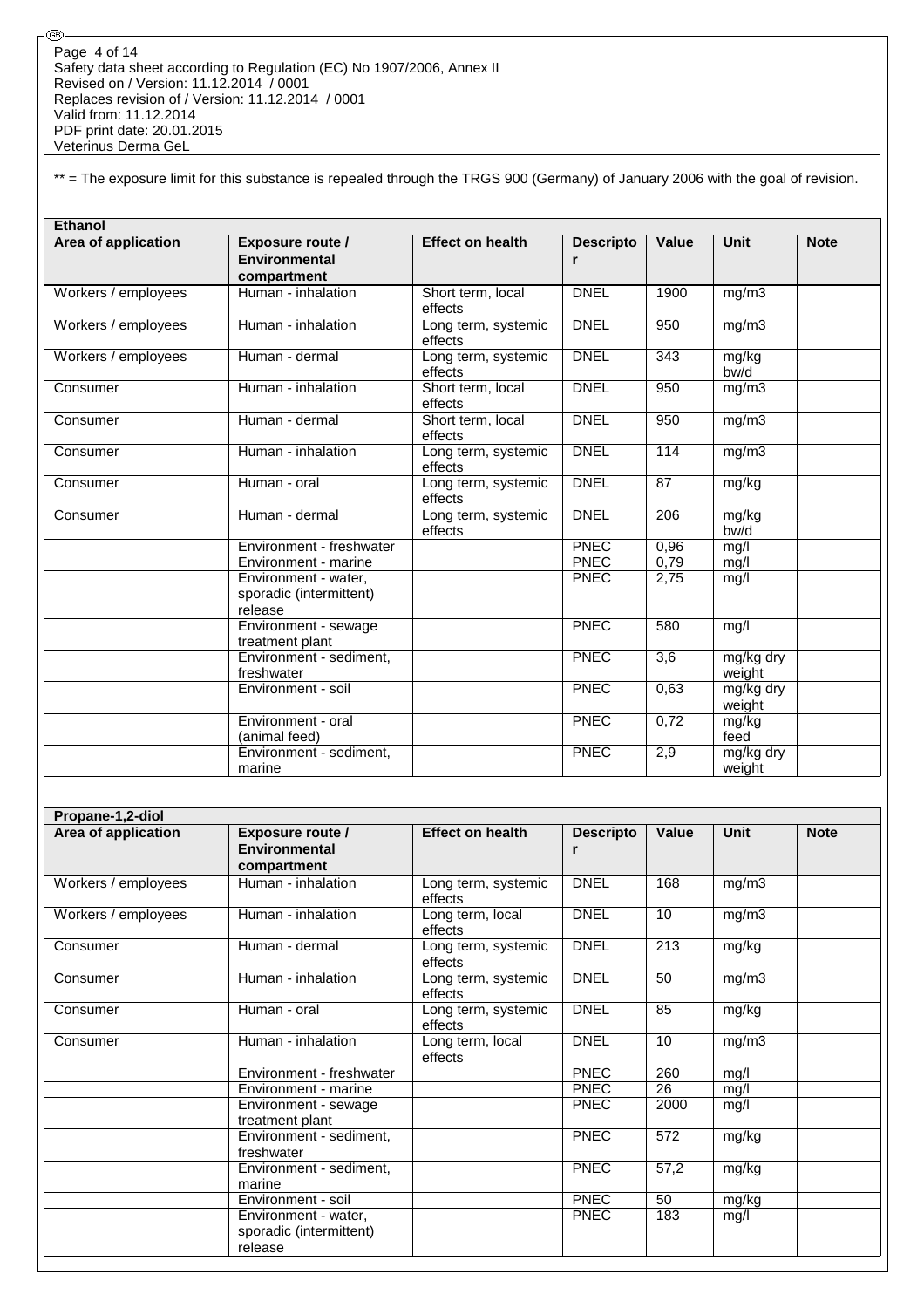Safety data sheet according to Regulation (EC) No 1907/2006, Annex II Revised on / Version: 11.12.2014 / 0001 Replaces revision of / Version: 11.12.2014 / 0001 Valid from: 11.12.2014 PDF print date: 20.01.2015 Veterinus Derma GeL Page 5 of 14

## **8.2 Exposure controls 8.2.1 Appropriate engineering controls**

Ensure good ventilation. This can be achieved by local suction or general air extraction. If this is insufficient to maintain the concentration under the WEL or AGW values, suitable breathing protection should be worn. Applies only if maximum permissible exposure values are listed here.

## **8.2.2 Individual protection measures, such as personal protective equipment**

General hygiene measures for the handling of chemicals are applicable.

Wash hands before breaks and at end of work.

Keep away from food, drink and animal feedingstuffs.

Remove contaminated clothing and protective equipment before entering areas in which food is consumed.

Eye/face protection: Protective goggles (EN 166)

Skin protection - Hand protection: Rubber gloves (EN 374). Protective hand cream recommended.

Skin protection - Other: Usual protective working garments

Respiratory protection: Normally not necessary.

Thermal hazards: Not applicable

Additional information on hand protection - No tests have been performed.

In the case of mixtures, the selection has been made according to the knowledge available and the information about the contents. Selection of materials derived from glove manufacturer's indications.

Final selection of glove material must be made taking the breakthrough times, permeation rates and degradation into account. Selection of a suitable glove depends not only on the material but also on other quality characteristics and varies from manufacturer to manufacturer.

In the case of mixtures, the resistance of glove materials cannot be predicted and must therefore be tested before use.

The exact breakthrough time of the glove material can be requested from the protective glove manufacturer and must be observed.

## **8.2.3 Environmental exposure controls**

No information available at present.

## **SECTION 9: Physical and chemical properties**

#### **9.1 Information on basic physical and chemical properties**

| Physical state:                          | Liquid - Gel                  |
|------------------------------------------|-------------------------------|
| Colour:                                  | Green-brown                   |
| Odour:                                   | Characteristic                |
| Odour threshold:                         | Not determined                |
| pH-value:                                |                               |
| Melting point/freezing point:            | Not determined                |
| Initial boiling point and boiling range: | Not determined                |
| Flash point:                             | Does not maintain combustion. |
| Evaporation rate:                        | Not determined                |
| Flammability (solid, gas):               | n.a.                          |
| Lower explosive limit:                   | Not determined                |
| Upper explosive limit:                   | Not determined                |
| Vapour pressure:                         | Not determined                |
| Vapour density (air $= 1$ ):             | Not determined                |
| Density:                                 | Not determined                |
| Bulk density:                            | n.a.                          |
| Solubility(ies):                         | Not determined                |
| Water solubility:                        | Soluble                       |
| Partition coefficient (n-octanol/water): | Not determined                |
| Auto-ignition temperature:               | Not determined                |
| Decomposition temperature:               | Not determined                |
| Viscosity:                               | 850000 mPas                   |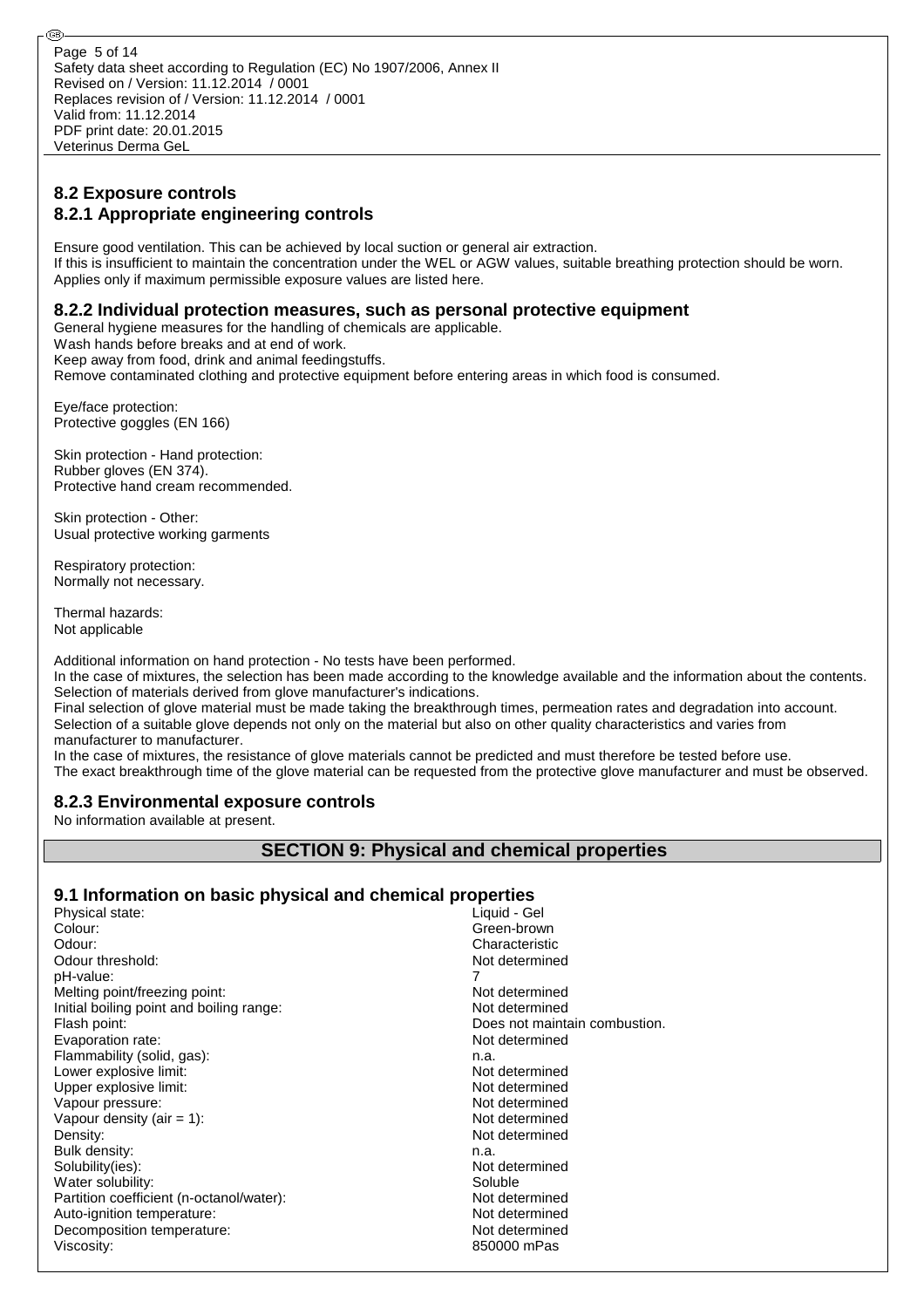Safety data sheet according to Regulation (EC) No 1907/2006, Annex II Revised on / Version: 11.12.2014 / 0001 Replaces revision of / Version: 11.12.2014 / 0001 Valid from: 11.12.2014 PDF print date: 20.01.2015 Veterinus Derma GeL Page 6 of 14

Oxidising properties: No

@ි

# **9.2 Other information**<br>Miscibility:

Fat solubility / solvent:<br>
Conductivity:<br>
Not determined Conductivity: Surface tension: Not determined<br>Solvents content: Not determined<br>Not determined Solvents content:

Explosive properties: Product is not explosive.

Not determined<br>Not determined

## **SECTION 10: Stability and reactivity**

#### **10.1 Reactivity**

Not to be expected

**10.2 Chemical stability** Stable with proper storage and handling. **10.3 Possibility of hazardous reactions** No dangerous reactions are known. **10.4 Conditions to avoid** See also section 7. None known

#### **10.5 Incompatible materials**

See also section 7. None known

#### **10.6 Hazardous decomposition products**

See also section 5.2 No decomposition when used as directed.

## **SECTION 11: Toxicological information**

| Possibly more information on health effects, see Section 2.1 (classification). |            |              |             |          |                    |                          |
|--------------------------------------------------------------------------------|------------|--------------|-------------|----------|--------------------|--------------------------|
| <b>Veterinus Derma GeL</b>                                                     |            |              |             |          |                    |                          |
| <b>Toxicity/effect</b>                                                         | Endpoi     | <b>Value</b> | Unit        | Organism | <b>Test method</b> | <b>Notes</b>             |
|                                                                                | nt         |              |             |          |                    |                          |
| Acute toxicity, by oral route:                                                 | <b>ATE</b> | >2000        | mg/kg       |          |                    | calculated value         |
| Acute toxicity, by dermal                                                      |            |              |             |          |                    | n.d.a.                   |
| route:                                                                         |            |              |             |          |                    |                          |
| Acute toxicity, by inhalation:                                                 |            |              |             |          |                    | n.d.a.                   |
| Skin corrosion/irritation:                                                     |            |              |             |          |                    | Not irritant.            |
|                                                                                |            |              |             |          |                    | Classification based on  |
|                                                                                |            |              |             |          |                    | toxicological analyses.  |
| Serious eye                                                                    |            |              |             |          |                    | Not irritant.            |
| damage/irritation:                                                             |            |              |             |          |                    | Classification based on  |
|                                                                                |            |              |             |          |                    | toxicological analyses.  |
| Respiratory or skin                                                            |            |              |             |          |                    | n.d.a.                   |
| sensitisation:                                                                 |            |              |             |          |                    |                          |
| Germ cell mutagenicity:                                                        |            |              |             |          |                    | n.d.a.                   |
| Carcinogenicity:                                                               |            |              |             |          |                    | n.d.a.                   |
| Reproductive toxicity:                                                         |            |              |             |          |                    | n.d.a.                   |
| Specific target organ toxicity -                                               |            |              |             |          |                    | n.d.a.                   |
| single exposure (STOT-SE):                                                     |            |              |             |          |                    |                          |
| Specific target organ toxicity -                                               |            |              |             |          |                    | n.d.a.                   |
| repeated exposure (STOT-                                                       |            |              |             |          |                    |                          |
| $RE)$ :                                                                        |            |              |             |          |                    |                          |
| Aspiration hazard:                                                             |            |              |             |          |                    | n.d.a.                   |
| Respiratory tract irritation:                                                  |            |              |             |          |                    | n.d.a.                   |
| Repeated dose toxicity:                                                        |            |              |             |          |                    | n.d.a.                   |
| Symptoms:                                                                      |            |              |             |          |                    | n.d.a.                   |
| Other information:                                                             |            |              |             |          |                    | Classification           |
|                                                                                |            |              |             |          |                    | according to calculation |
|                                                                                |            |              |             |          |                    | procedure.               |
|                                                                                |            |              |             |          |                    |                          |
| Ethanol                                                                        |            |              |             |          |                    |                          |
| <b>Toxicity/effect</b>                                                         | Endpoi     | <b>Value</b> | <b>Unit</b> | Organism | <b>Test method</b> | <b>Notes</b>             |
|                                                                                | nt         |              |             |          |                    |                          |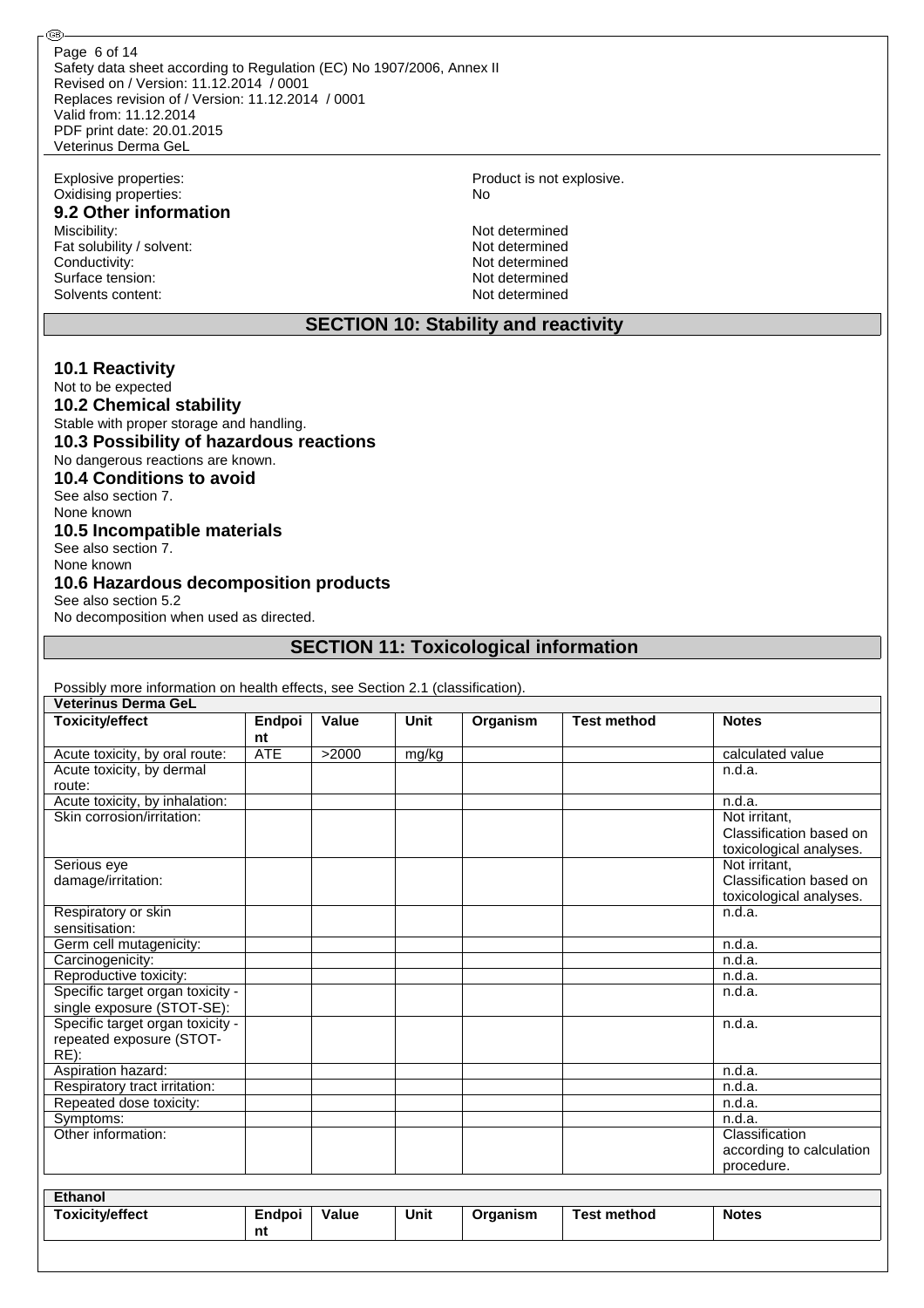Safety data sheet according to Regulation (EC) No 1907/2006, Annex II Revised on / Version: 11.12.2014 / 0001 Replaces revision of / Version: 11.12.2014 / 0001 Valid from: 11.12.2014 PDF print date: 20.01.2015 Veterinus Derma GeL Page 7 of 14

®

| Acute toxicity, by oral route:        | LD50         | 10470   | mg/kg        | Rat         | OECD 401 (Acute                               |                                                      |
|---------------------------------------|--------------|---------|--------------|-------------|-----------------------------------------------|------------------------------------------------------|
| Acute toxicity, by dermal             | LD50         | >2000   | mg/kg        | Rabbit      | Oral Toxicity)<br>OECD 402 (Acute             |                                                      |
| route:                                |              |         |              |             | Dermal Toxicity)                              |                                                      |
| Acute toxicity, by inhalation:        | LC50         | 117-125 | mg/l/4h      | Rat         | OECD 403 (Acute                               |                                                      |
|                                       |              |         |              |             | Inhalation Toxicity)                          |                                                      |
| Skin corrosion/irritation:            |              |         |              | Rabbit      | OECD 404 (Acute<br>Dermal                     | Not irritant                                         |
|                                       |              |         |              |             | Irritation/Corrosion)                         |                                                      |
| Serious eye                           |              |         |              | Rabbit      | OECD 405 (Acute                               | Mild irritant                                        |
| damage/irritation:                    |              |         |              |             | Eye                                           |                                                      |
|                                       |              |         |              |             | Irritation/Corrosion)                         |                                                      |
| Respiratory or skin<br>sensitisation: |              |         |              | Mouse       | OECD 429 (Skin<br>Sensitisation - Local       | Not sensitizising                                    |
|                                       |              |         |              |             | Lymph Node Assay)                             |                                                      |
| Germ cell mutagenicity:               |              |         |              |             | OECD 471                                      | Negative                                             |
|                                       |              |         |              |             | (Bacterial Reverse                            |                                                      |
| Germ cell mutagenicity:               |              |         |              |             | <b>Mutation Test)</b><br>OECD 473 (In Vitro   | Negative                                             |
|                                       |              |         |              |             | Mammalian                                     |                                                      |
|                                       |              |         |              |             | Chromosome                                    |                                                      |
|                                       |              |         |              |             | <b>Aberration Test)</b>                       |                                                      |
| Germ cell mutagenicity:               |              |         |              |             | <b>OECD 475</b>                               | Negative                                             |
|                                       |              |         |              |             | (Mammalian Bone<br>Marrow                     |                                                      |
|                                       |              |         |              |             | Chromosome                                    |                                                      |
|                                       |              |         |              |             | <b>Aberration Test)</b>                       |                                                      |
| Germ cell mutagenicity:               |              |         |              | Mouse       | OECD 476 (In Vitro                            | Negative                                             |
|                                       |              |         |              |             | Mammalian Cell                                |                                                      |
| Germ cell mutagenicity:               |              |         |              | Salmonella  | <b>Gene Mutation Test)</b><br><b>OECD 471</b> | Negative                                             |
|                                       |              |         |              | typhimurium | (Bacterial Reverse                            |                                                      |
|                                       |              |         |              |             | <b>Mutation Test)</b>                         |                                                      |
| Carcinogenicity:                      | <b>NOAEL</b> | >3000   | mg/kg        | Rat         | OECD 451                                      | 24 mon                                               |
|                                       |              |         |              |             | (Carcinogenicity<br>Studies)                  |                                                      |
| Reproductive toxicity:                | <b>NOAEL</b> | 5200    | mg/kg        | Rat         |                                               |                                                      |
|                                       |              |         | $b\bar{w}/d$ |             |                                               |                                                      |
| Specific target organ toxicity -      | <b>NOAEL</b> | 1730    | mg/kg/d      | Rat         | <b>OECD 408</b>                               | Female                                               |
| repeated exposure (STOT-<br>$RE)$ :   |              |         |              |             | (Repeated Dose 90-<br>Day Oral Toxicity       |                                                      |
|                                       |              |         |              |             | Study in Rodents)                             |                                                      |
| Specific target organ toxicity -      | <b>NOAL</b>  | >20     | mg/l         | Rat         | OECD 403 (Acute                               | <b>Male</b>                                          |
| repeated exposure (STOT-              |              |         |              |             | Inhalation Toxicity)                          |                                                      |
| $RE)$ :<br>Aspiration hazard:         |              |         |              | Human being |                                               | No indications of such                               |
|                                       |              |         |              |             |                                               | an effect.                                           |
| Symptoms:                             |              |         |              |             |                                               | respiratory distress,                                |
|                                       |              |         |              |             |                                               | drowsiness,                                          |
|                                       |              |         |              |             |                                               | unconsciousness, drop                                |
|                                       |              |         |              |             |                                               | in blood pressure,<br>vomiting, coughing,            |
|                                       |              |         |              |             |                                               | headaches,                                           |
|                                       |              |         |              |             |                                               | intoxication,                                        |
|                                       |              |         |              |             |                                               | drowsiness, mucous                                   |
|                                       |              |         |              |             |                                               | membrane irritation,                                 |
|                                       |              |         |              |             |                                               | dizziness, nausea<br>Excessive alcohol               |
| Experiences in humans:                |              |         |              |             |                                               | consumption during                                   |
|                                       |              |         |              |             |                                               | pregnancy induces the                                |
|                                       |              |         |              |             |                                               | foetus alcohol                                       |
|                                       |              |         |              |             |                                               | syndrome (reduced                                    |
|                                       |              |         |              |             |                                               | weight at birth, physical<br>and mental disorders)., |
|                                       |              |         |              |             |                                               | There is no sign that                                |
|                                       |              |         |              |             |                                               | this syndrome is also                                |
|                                       |              |         |              |             |                                               | caused by dermal or                                  |
|                                       |              |         |              |             |                                               | inhalative absorption.                               |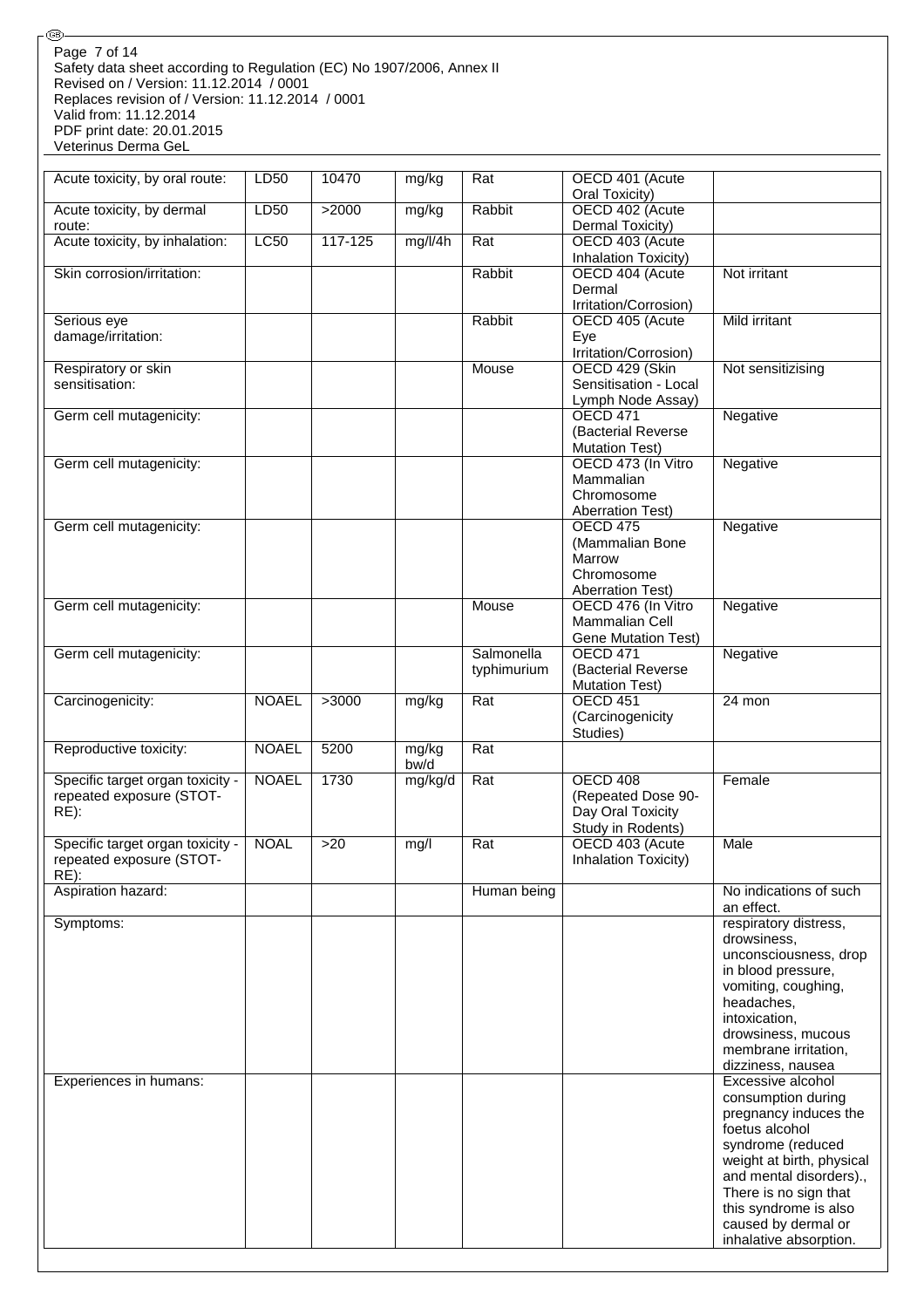Safety data sheet according to Regulation (EC) No 1907/2006, Annex II Revised on / Version: 11.12.2014 / 0001 Replaces revision of / Version: 11.12.2014 / 0001 Valid from: 11.12.2014 PDF print date: 20.01.2015 Veterinus Derma GeL Page 8 of 14

®

| thymol                              |              |              |             |                           |                                                    |                                                                                                     |
|-------------------------------------|--------------|--------------|-------------|---------------------------|----------------------------------------------------|-----------------------------------------------------------------------------------------------------|
| <b>Toxicity/effect</b>              | Endpoi<br>nt | <b>Value</b> | <b>Unit</b> | Organism                  | <b>Test method</b>                                 | <b>Notes</b>                                                                                        |
| Acute toxicity, by oral route:      | LD50         | 980          | mg/kg       | Rat                       |                                                    |                                                                                                     |
| Acute toxicity, by dermal<br>route: | LD50         | >2000        | mg/kg       | Rat                       |                                                    |                                                                                                     |
| Skin corrosion/irritation:          |              |              |             | Rabbit                    | OECD 404 (Acute<br>Dermal<br>Irritation/Corrosion) | Corrosive                                                                                           |
| Serious eye<br>damage/irritation:   |              |              |             | Rabbit                    | OECD 405 (Acute<br>Eye<br>Irritation/Corrosion)    | Risk of serious damage<br>to eyes.                                                                  |
| Germ cell mutagenicity:             |              |              |             | Salmonella<br>typhimurium | (Ames-Test)                                        | Negative                                                                                            |
| Symptoms:                           |              |              |             |                           |                                                    | respiratory distress,<br>heart/circulatory<br>disorders, coughing,<br>mucous membrane<br>irritation |

| <b>Glycerine</b>                                                        |              |              |         |            |                                                                 |                                                                                                    |
|-------------------------------------------------------------------------|--------------|--------------|---------|------------|-----------------------------------------------------------------|----------------------------------------------------------------------------------------------------|
| <b>Toxicity/effect</b>                                                  | Endpoi<br>nt | <b>Value</b> | Unit    | Organism   | <b>Test method</b>                                              | <b>Notes</b>                                                                                       |
| Acute toxicity, by oral route:                                          | LD50         | >12600       | mg/kg   | Rat        |                                                                 |                                                                                                    |
| Acute toxicity, by oral route:                                          | <b>LD50</b>  | >2000        | mg/kg   | Rat        |                                                                 |                                                                                                    |
| Acute toxicity, by oral route:                                          | LD50         | >2000        | mg/kg   | Rabbit     |                                                                 |                                                                                                    |
| Acute toxicity, by oral route:                                          | LD50         | >5000        | mg/kg   | Rat        | <b>IUCLID Chem. Data</b><br>Sheet (ESIS)                        |                                                                                                    |
| Acute toxicity, by dermal<br>route:                                     | <b>LD50</b>  | >10000       | mg/kg   | Rabbit     |                                                                 |                                                                                                    |
| Acute toxicity, by dermal<br>route:                                     | LD50         | >5000        | mg/kg   | Rabbit     | <b>IUCLID Chem. Data</b><br>Sheet (ESIS)                        |                                                                                                    |
| Skin corrosion/irritation:                                              |              |              |         | Rabbit     | <b>IUCLID Chem. Data</b><br>Sheet (ESIS)                        | Not irritant                                                                                       |
| Skin corrosion/irritation:                                              |              |              |         |            | OECD 404 (Acute<br>Dermal<br>Irritation/Corrosion)              | Not irritant                                                                                       |
| Serious eye<br>damage/irritation:                                       |              |              |         | Rabbit     | OECD 405 (Acute<br>Eve<br>Irritation/Corrosion)                 | Not irritant                                                                                       |
| Serious eye<br>damage/irritation:                                       |              |              |         |            | OECD 405 (Acute<br>Eye<br>Irritation/Corrosion)                 | Not irritant                                                                                       |
| Respiratory or skin<br>sensitisation:                                   |              |              |         | Guinea pig |                                                                 | Not sensitizising                                                                                  |
| Germ cell mutagenicity:                                                 |              |              |         |            | <b>OECD 471</b><br>(Bacterial Reverse)<br><b>Mutation Test)</b> | Negative                                                                                           |
| Reproductive toxicity:                                                  | <b>NOAEL</b> | 2000         | mg/kg/d |            |                                                                 | Negative                                                                                           |
| Specific target organ toxicity -<br>repeated exposure (STOT-<br>$RE)$ : | <b>NOAEL</b> | 3,91         | mq/l    | Rat        |                                                                 | 14d                                                                                                |
| Aspiration hazard:                                                      |              |              |         |            |                                                                 | Negative                                                                                           |
| Symptoms:                                                               |              |              |         |            |                                                                 | abdominal pain,<br>drowsiness, diarrhoea,<br>vomiting, headaches,<br>mucous membrane<br>irritation |

| Propane-1,2-diol               |             |         |         |          |               |              |
|--------------------------------|-------------|---------|---------|----------|---------------|--------------|
| <b>Toxicity/effect</b>         | Endpoi      | Value   | Unit    | Organism | Test method   | <b>Notes</b> |
|                                | nt          |         |         |          |               |              |
| Acute toxicity, by oral route: | LD50        | >2000   | mg/kg   | Rat      |               |              |
| Acute toxicity, by dermal      | LD50        | >2000   | mg/kg   | Rabbit   |               |              |
| route:                         |             |         |         |          |               |              |
| Acute toxicity, by inhalation: | <b>LC50</b> | 317.042 | mq/l/2h | Rabbit   |               |              |
| Skin corrosion/irritation:     |             |         |         | Rabbit   | (Draize-Test) | Not irritant |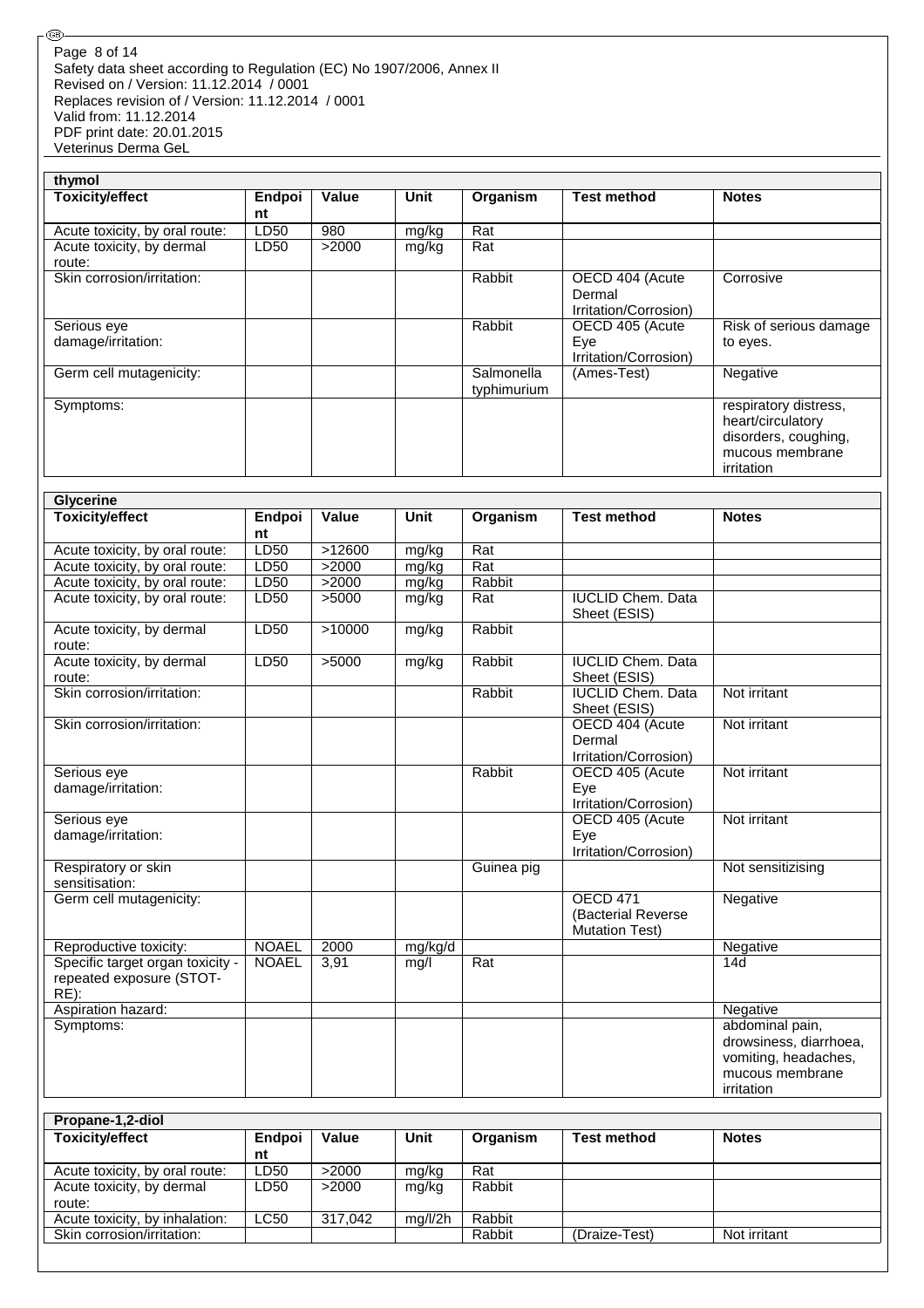Safety data sheet according to Regulation (EC) No 1907/2006, Annex II Revised on / Version: 11.12.2014 / 0001 Replaces revision of / Version: 11.12.2014 / 0001 Valid from: 11.12.2014 PDF print date: 20.01.2015 Veterinus Derma GeL Page 9 of 14

⊛

| Serious eye             | Rabbit      | OECD 405 (Acute            | Not irritant           |
|-------------------------|-------------|----------------------------|------------------------|
| damage/irritation:      |             | Eye                        |                        |
|                         |             | Irritation/Corrosion)      |                        |
| Respiratory or skin     | Guinea pig  |                            | Not sensitizising      |
| sensitisation:          |             |                            |                        |
| Respiratory or skin     | Human being |                            | Not sensitizising      |
| sensitisation:          |             |                            |                        |
| Germ cell mutagenicity: |             | <b>OECD 471</b>            | Negative               |
|                         |             | (Bacterial Reverse         |                        |
|                         |             | <b>Mutation Test)</b>      |                        |
| Germ cell mutagenicity: |             | OECD 476 (In Vitro         | Negative               |
|                         |             | Mammalian Cell             |                        |
|                         |             | <b>Gene Mutation Test)</b> |                        |
| Symptoms:               |             |                            | eyes, reddened,        |
|                         |             |                            | mucous membrane        |
|                         |             |                            | irritation, dizziness, |
|                         |             |                            | watering eyes, nausea  |

## **SECTION 12: Ecological information**

Possibly more information on environmental effects, see Section 2.1 (classification).

| <b>Veterinus Derma GeL</b> |                 |             |       |      |          |                    |              |
|----------------------------|-----------------|-------------|-------|------|----------|--------------------|--------------|
| <b>Toxicity/effect</b>     | <b>Endpoint</b> | <b>Time</b> | Value | Unit | Organism | <b>Test method</b> | <b>Notes</b> |
| Toxicity to fish:          |                 |             |       |      |          |                    | n.d.a.       |
| Toxicity to daphnia:       |                 |             |       |      |          |                    | n.d.a.       |
| Toxicity to algae:         |                 |             |       |      |          |                    | n.d.a.       |
| Persistence and            |                 |             |       |      |          |                    | n.d.a.       |
| degradability:             |                 |             |       |      |          |                    |              |
| <b>Bioaccumulative</b>     |                 |             |       |      |          |                    | n.d.a.       |
| potential:                 |                 |             |       |      |          |                    |              |
| Mobility in soil:          |                 |             |       |      |          |                    | n.d.a.       |
| Results of PBT and         |                 |             |       |      |          |                    | n.d.a.       |
| vPvB assessment            |                 |             |       |      |          |                    |              |
| Other adverse effects:     |                 |             |       |      |          |                    | n.d.a.       |

| Ethanol                |                  |             |              |             |                    |                       |                          |
|------------------------|------------------|-------------|--------------|-------------|--------------------|-----------------------|--------------------------|
| <b>Toxicity/effect</b> | <b>Endpoint</b>  | <b>Time</b> | <b>Value</b> | <b>Unit</b> | Organism           | <b>Test method</b>    | <b>Notes</b>             |
| Toxicity to fish:      | <b>LC50</b>      | 96h         | 13000        | mg/l        | Oncorhynchus       | OECD <sub>203</sub>   |                          |
|                        |                  |             |              |             | mykiss             | (Fish, Acute          |                          |
|                        |                  |             |              |             |                    | <b>Toxicity Test)</b> |                          |
| Toxicity to daphnia:   | LC50             | 48h         | 12340        | mg/l        | Daphnia magna      |                       |                          |
| Toxicity to algae:     | <b>EC50</b>      | 48h         | 12900        | mg/l        | Selenastrum        | OECD <sub>201</sub>   |                          |
|                        |                  |             |              |             | capricornutum      | (Alga, Growth         |                          |
|                        |                  |             |              |             |                    | Inhibition Test)      |                          |
| Toxicity to algae:     | <b>EC50</b>      | 72h         | 275          | mg/l        | Chlorella vulgaris | OECD <sub>201</sub>   |                          |
|                        |                  |             |              |             |                    | (Alga, Growth         |                          |
|                        |                  |             |              |             |                    | Inhibition Test)      |                          |
| Persistence and        |                  |             | 97           | $\%$        |                    | <b>OECD 301 B</b>     |                          |
| degradability:         |                  |             |              |             |                    | (Ready                |                          |
|                        |                  |             |              |             |                    | Biodegradability      |                          |
|                        |                  |             |              |             |                    | $-C02$                |                          |
|                        |                  |             |              |             |                    | Evolution Test)       |                          |
| <b>Bioaccumulative</b> | <b>BCF</b>       |             | $0,66 -$     |             |                    |                       |                          |
| potential:             |                  |             | 3,2          |             |                    |                       |                          |
| <b>Bioaccumulative</b> | Log Pow          |             | $-0,32$      |             |                    |                       | Bioaccumulation is       |
| potential:             |                  |             |              |             |                    |                       | unlikely (LogPow $<$ 1). |
| Mobility in soil:      | H (Henry)        |             | 0.000        |             |                    |                       |                          |
|                        |                  |             | 138          |             |                    |                       |                          |
| Results of PBT and     |                  |             |              |             |                    |                       | No PBT substance, No     |
| vPvB assessment        |                  |             |              |             |                    |                       | vPvB substance           |
| Other information:     | BOD <sub>5</sub> |             | $\mathbf{1}$ | g/g         |                    |                       |                          |
| Other information:     | COD              |             | 1,9          | g/g         |                    |                       |                          |
| Water solubility:      |                  |             |              |             |                    |                       | Mixable                  |
|                        |                  |             |              |             |                    |                       |                          |
| thymol                 |                  |             |              |             |                    |                       |                          |
| <b>Toxicity/effect</b> | <b>Endpoint</b>  | <b>Time</b> | <b>Value</b> | <b>Unit</b> | Organism           | <b>Test method</b>    | <b>Notes</b>             |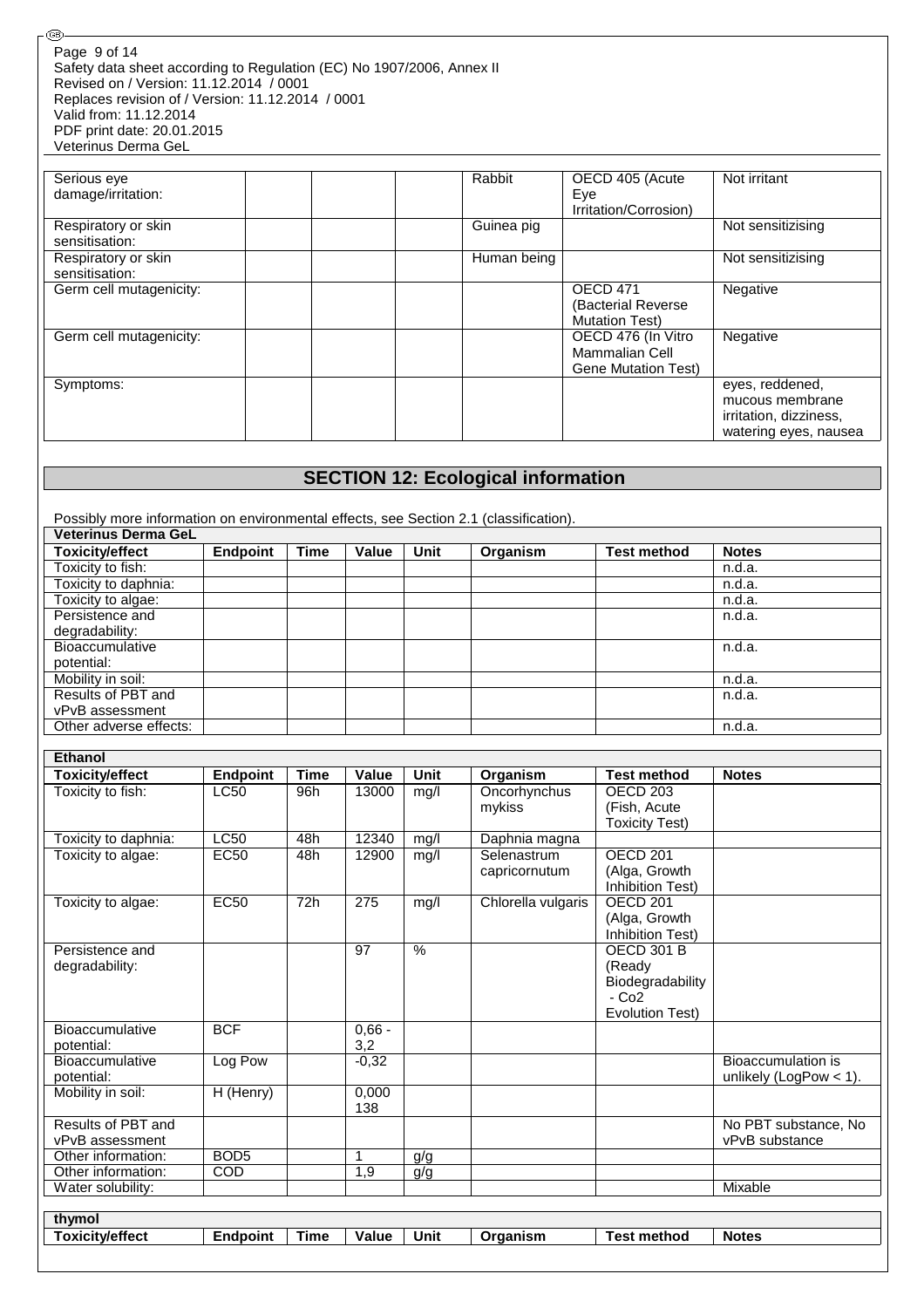#### Safety data sheet according to Regulation (EC) No 1907/2006, Annex II Revised on / Version: 11.12.2014 / 0001 Replaces revision of / Version: 11.12.2014 / 0001 Valid from: 11.12.2014 PDF print date: 20.01.2015 Veterinus Derma GeL Page 10 of 14

®

| Toxicity to fish:                    | <b>LC50</b> | 96h | 3,2  | mg/l | Pimephales<br>promelas |                                                                             |       |
|--------------------------------------|-------------|-----|------|------|------------------------|-----------------------------------------------------------------------------|-------|
| Toxicity to fish:                    | LC50        | 96h | 5    | mg/l | Brachydanio<br>rerio   |                                                                             |       |
| Toxicity to daphnia:                 | <b>EC50</b> | 96h | 3,2  | mg/l | Daphnia magna          |                                                                             |       |
| Persistence and<br>degradability:    |             | 28d | >80  | %    |                        | <b>OECD 301 D</b><br>(Ready<br>Biodegradability<br>- Closed Bottle<br>Test) |       |
| <b>Bioaccumulative</b><br>potential: | Log Pow     |     | 3,3  |      |                        |                                                                             |       |
| Other information:                   | <b>COD</b>  |     | 2,2  | g/g  |                        |                                                                             |       |
| Other information:                   | <b>ThOD</b> |     | 2.77 | mg/l |                        |                                                                             |       |
| Water solubility:                    |             |     | 0,98 | g/l  |                        |                                                                             | @25°C |

| <b>Glycerine</b>                     |                  |                 |                   |               |                              |                                                                                    |              |
|--------------------------------------|------------------|-----------------|-------------------|---------------|------------------------------|------------------------------------------------------------------------------------|--------------|
| <b>Toxicity/effect</b>               | <b>Endpoint</b>  | <b>Time</b>     | Value             | Unit          | Organism                     | <b>Test method</b>                                                                 | <b>Notes</b> |
| Toxicity to fish:                    | <b>LC50</b>      | 24h             | >5000             | mg/l          | Carassius                    |                                                                                    | References   |
|                                      |                  |                 |                   |               | auratus                      |                                                                                    |              |
| Toxicity to fish:                    | LC50             | 96h             | $\geq$            | mg/l          | Carassius                    |                                                                                    |              |
|                                      |                  |                 | 5000              |               | auratus                      |                                                                                    |              |
| Toxicity to fish:                    | <b>LC50</b>      | 96h             | >1000<br>$\Omega$ | mg/l          | Leuciscus idus               |                                                                                    |              |
| Toxicity to daphnia:                 | EC50             | 24h             | >1000<br>$\Omega$ | mg/l          | Daphnia magna                |                                                                                    |              |
| Toxicity to daphnia:                 | EC50             | 24h             | >1000<br>0        | mg/l          | Daphnia magna                | <b>IUCLID Chem.</b><br>Data Sheet<br>(ESIS)                                        |              |
| Toxicity to daphnia:                 | EC5              | 72h             | 3200              | mg/l          |                              |                                                                                    | References   |
| Toxicity to algae:                   | IC <sub>5</sub>  | $\overline{7d}$ | >1000<br>0        | mg/l          | Scenedesmus<br>quadricauda   |                                                                                    |              |
| Toxicity to algae:                   | $\overline{IC5}$ | 7d              | >1000<br>0        | mg/l          | Selenastrum<br>capricornutum |                                                                                    | References   |
| Persistence and<br>degradability:    |                  | 14d             | 63                | $\frac{9}{6}$ |                              | <b>OECD 301 C</b><br>(Ready<br>Biodegradability<br>- Modified MITI<br>Test (I))    |              |
| Persistence and<br>degradability:    |                  | 14d             | 63                | %             |                              | <b>OECD 301 C</b><br>(Ready<br>Biodegradability<br>- Modified MITI<br>Test $(I)$ ) |              |
| <b>Bioaccumulative</b><br>potential: | Log Pow          |                 | $-1,76$           |               |                              |                                                                                    |              |
| Results of PBT and                   |                  |                 |                   |               |                              |                                                                                    | n.a.         |
| vPvB assessment                      |                  |                 |                   |               |                              |                                                                                    |              |
| Toxicity to bacteria:                | EC <sub>5</sub>  | 16h             | $\geq$<br>10000   | mg/l          | Pseudomonas<br>putida        |                                                                                    |              |
| Other information:                   | BOD <sub>5</sub> |                 | 0,87              | g/g           |                              |                                                                                    |              |
| Other information:                   | $\overline{COD}$ |                 | 1,16              | g/g           |                              |                                                                                    |              |

| Endpoint    | <b>Time</b> | Value | Unit | Organism      | Test method         | <b>Notes</b> |
|-------------|-------------|-------|------|---------------|---------------------|--------------|
| LC50        | 96h         | >1000 | mg/l | Pimephales    | OECD 203            |              |
|             |             |       |      | promelas      | (Fish, Acute        |              |
|             |             |       |      |               | Toxicity Test)      |              |
| <b>EC50</b> | 48h         | >1000 | mq/l | Daphnia magna | OECD 202            |              |
|             |             |       |      |               | (Daphnia sp.        |              |
|             |             |       |      |               | Acute               |              |
|             |             |       |      |               | Immobilisation      |              |
|             |             |       |      |               | Test)               |              |
| <b>EC50</b> | 72h         | >1000 | mg/l | Selenastrum   | OECD <sub>201</sub> |              |
|             |             |       |      | capricornutum | (Alga, Growth       |              |
|             |             |       |      |               | Inhibition Test)    |              |
|             |             |       |      |               |                     |              |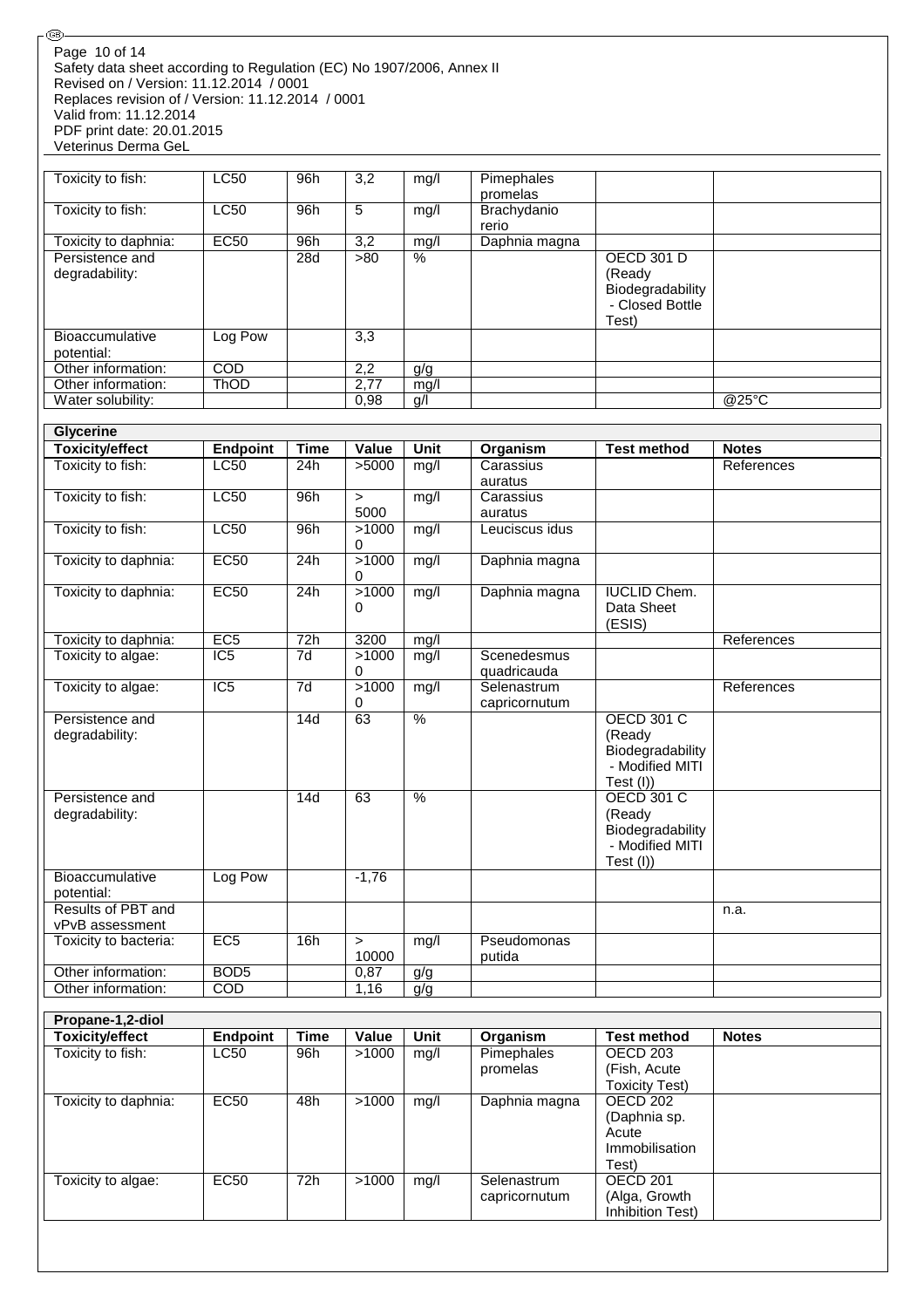Safety data sheet according to Regulation (EC) No 1907/2006, Annex II Revised on / Version: 11.12.2014 / 0001 Replaces revision of / Version: 11.12.2014 / 0001 Valid from: 11.12.2014 PDF print date: 20.01.2015 Veterinus Derma GeL Page 11 of 14

| Persistence and<br>degradability:     |             | 28d               | 81    | $\%$ |                  | <b>OECD 301 F</b><br>(Ready<br>Biodegradability<br>- Manometric<br>Respirometry<br>Test)                             |         |
|---------------------------------------|-------------|-------------------|-------|------|------------------|----------------------------------------------------------------------------------------------------------------------|---------|
| Persistence and<br>degradability:     |             | 28d               | 87-92 | $\%$ |                  | <b>OECD 301 C</b><br>(Ready<br>Biodegradability<br>- Modified MITI<br>Test (I))                                      |         |
| <b>Bioaccumulative</b><br>potential:  | <b>BCF</b>  |                   | 100   |      |                  |                                                                                                                      |         |
| Results of PBT and<br>vPvB assessment |             |                   |       |      |                  |                                                                                                                      | n.a.    |
| Toxicity to bacteria:                 | <b>EC50</b> | 3h                | >1000 | mg/l | activated sludge |                                                                                                                      |         |
| Toxicity to bacteria:                 | IC50        | 30 <sub>min</sub> | >1000 | mg/l | activated sludge | OECD 209<br>(Activated<br>Sludge,<br>Respiration<br><b>Inhibition Test</b><br>(Carbon and<br>Ammonium<br>Oxidation)) |         |
| Other information:                    | <b>COD</b>  |                   | 1,585 | mg/g |                  |                                                                                                                      |         |
| Water solubility:                     |             |                   |       |      |                  |                                                                                                                      | Mixable |

## **SECTION 13: Disposal considerations**

#### **13.1 Waste treatment methods**

#### **For the substance / mixture / residual amounts**

EC disposal code no.:

@

The waste codes are recommendations based on the scheduled use of this product. Owing to the user's specific conditions for use and disposal, other waste codes may be allocated under certain circumstances. (2001/118/EC, 2001/119/EC, 2001/573/EC) 18 02 06 chemicals other than those mentioned in 18 02 05 Recommendation:

Pay attention to local and national official regulations

E.g. suitable incineration plant.

E.g. dispose at suitable refuse site.

#### **For contaminated packing material**

Pay attention to local and national official regulations

Empty container completely.

Uncontaminated packaging can be recycled.

Dispose of packaging that cannot be cleaned in the same manner as the substance.

## **SECTION 14: Transport information**

| <b>General statements</b>           |                |
|-------------------------------------|----------------|
| UN number:                          | n.a.           |
| Transport by road/by rail (ADR/RID) |                |
| UN proper shipping name:            |                |
| Transport hazard class(es):         | n.a.           |
| Packing group:                      | n.a.           |
| Classification code:                | n.a.           |
| LQ (ADR 2013):                      | n.a.           |
| LQ (ADR 2009):                      | n.a.           |
| Environmental hazards:              | Not applicable |
| Tunnel restriction code:            |                |
| <b>Transport by sea (IMDG-code)</b> |                |
| UN proper shipping name:            |                |
| Transport hazard class(es):         | n.a.           |
| Packing group:                      | n.a.           |
| Marine Pollutant:                   | n.a            |
| Environmental hazards:              | Not applicable |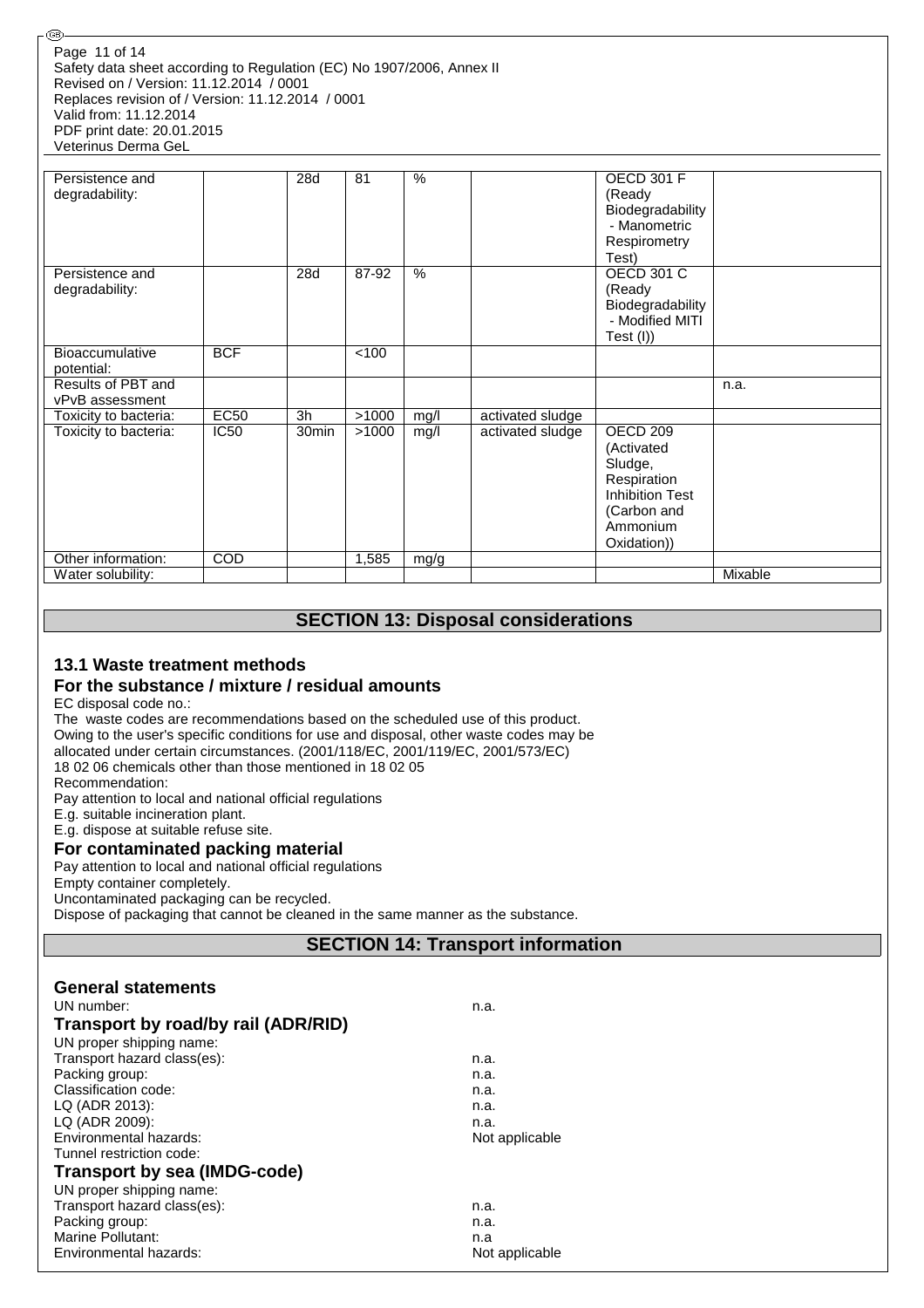| Page 12 of 14                                                                                                                                                                            |                                                                                                                  |
|------------------------------------------------------------------------------------------------------------------------------------------------------------------------------------------|------------------------------------------------------------------------------------------------------------------|
| Safety data sheet according to Regulation (EC) No 1907/2006, Annex II                                                                                                                    |                                                                                                                  |
| Revised on / Version: 11.12.2014 / 0001<br>Replaces revision of / Version: 11.12.2014 / 0001                                                                                             |                                                                                                                  |
| Valid from: 11.12.2014                                                                                                                                                                   |                                                                                                                  |
| PDF print date: 20.01.2015<br>Veterinus Derma GeL                                                                                                                                        |                                                                                                                  |
|                                                                                                                                                                                          |                                                                                                                  |
| <b>Transport by air (IATA)</b>                                                                                                                                                           |                                                                                                                  |
| UN proper shipping name:<br>Transport hazard class(es):                                                                                                                                  | n.a.                                                                                                             |
| Packing group:                                                                                                                                                                           | n.a.                                                                                                             |
| Environmental hazards:                                                                                                                                                                   | Not applicable                                                                                                   |
| <b>Special precautions for user</b><br>Unless specified otherwise, general measures for safe transport must be followed.                                                                 |                                                                                                                  |
| Transport in bulk according to Annex II of MARPOL 73/78 and the IBC Code                                                                                                                 |                                                                                                                  |
| Non-dangerous material according to Transport Regulations.                                                                                                                               |                                                                                                                  |
|                                                                                                                                                                                          | <b>SECTION 15: Regulatory information</b>                                                                        |
|                                                                                                                                                                                          |                                                                                                                  |
|                                                                                                                                                                                          | 15.1 Safety, health and environmental regulations/legislation specific for the substance or mixture              |
| For classification and labelling see Section 2.<br>Observe restrictions:                                                                                                                 |                                                                                                                  |
| No                                                                                                                                                                                       |                                                                                                                  |
| Directive 2010/75/EU (VOC):<br>15.2 Chemical safety assessment                                                                                                                           | 10 %                                                                                                             |
| A chemical safety assessment is not provided for mixtures.                                                                                                                               |                                                                                                                  |
|                                                                                                                                                                                          | <b>SECTION 16: Other information</b>                                                                             |
|                                                                                                                                                                                          |                                                                                                                  |
| These details refer to the product as it is delivered.                                                                                                                                   |                                                                                                                  |
| <b>Revised sections:</b>                                                                                                                                                                 | n.a.                                                                                                             |
| Classification and processes used to derive the classification of the mixture in accordance with                                                                                         |                                                                                                                  |
| the ordinance (EG) 1272/2008 (CLP):                                                                                                                                                      |                                                                                                                  |
| Not applicable                                                                                                                                                                           |                                                                                                                  |
| The following phrases represent the posted R phrases / H phrases, Hazard Class and Risk Category Code (GHS/CLP) of the                                                                   |                                                                                                                  |
| product and the constituents (specified in Section 2 and 3).                                                                                                                             |                                                                                                                  |
| 11 Highly flammable.<br>22 Harmful if swallowed.                                                                                                                                         |                                                                                                                  |
| 34 Causes burns.                                                                                                                                                                         |                                                                                                                  |
| 51 Toxic to aquatic organisms.<br>53 May cause long-term adverse effects in the aquatic environment.                                                                                     |                                                                                                                  |
| H225 Highly flammable liquid and vapour.                                                                                                                                                 |                                                                                                                  |
| H302 Harmful if swallowed.<br>H314 Causes severe skin burns and eye damage.                                                                                                              |                                                                                                                  |
| H319 Causes serious eye irritation.                                                                                                                                                      |                                                                                                                  |
| H411 Toxic to aquatic life with long lasting effects.                                                                                                                                    |                                                                                                                  |
| Flam. Liq. - Flammable liquid                                                                                                                                                            |                                                                                                                  |
| Eye Irrit. - Eye irritation<br>Acute Tox. - Acute toxicity - oral                                                                                                                        |                                                                                                                  |
| Skin Corr. - Skin corrosion                                                                                                                                                              |                                                                                                                  |
| Aquatic Chronic - Hazardous to the aquatic environment - chronic                                                                                                                         |                                                                                                                  |
|                                                                                                                                                                                          | Any abbreviations and acronyms used in this document:                                                            |
|                                                                                                                                                                                          |                                                                                                                  |
|                                                                                                                                                                                          |                                                                                                                  |
| AC<br><b>Article Categories</b><br>according, according to<br>acc., acc. to                                                                                                              |                                                                                                                  |
| ACGIH American Conference of Governmental Industrial Hygienists                                                                                                                          |                                                                                                                  |
| ADR Accord européen relatif au transport international des marchandises Dangereuses par Route (= European Agreement<br>concerning the International Carriage of Dangerous Goods by Road) |                                                                                                                  |
| AOEL Acceptable Operator Exposure Level                                                                                                                                                  |                                                                                                                  |
| AOX Adsorbable organic halogen compounds<br>approx.<br>approximately                                                                                                                     |                                                                                                                  |
| Article number<br>Art., Art. no.                                                                                                                                                         |                                                                                                                  |
| Acute Toxicity Estimate according to Regulation (EC) 1272/2008 (CLP)<br>ATE                                                                                                              |                                                                                                                  |
| BAM<br>BAuA Bundesanstalt für Arbeitsschutz und Arbeitsmedizin (= Federal Institute for Occupational Health and Safety, Germany)                                                         | Bundesanstalt für Materialforschung und -prüfung (Federal Institute for Materials Research and Testing, Germany) |

BCF Bioconcentration factor

-®-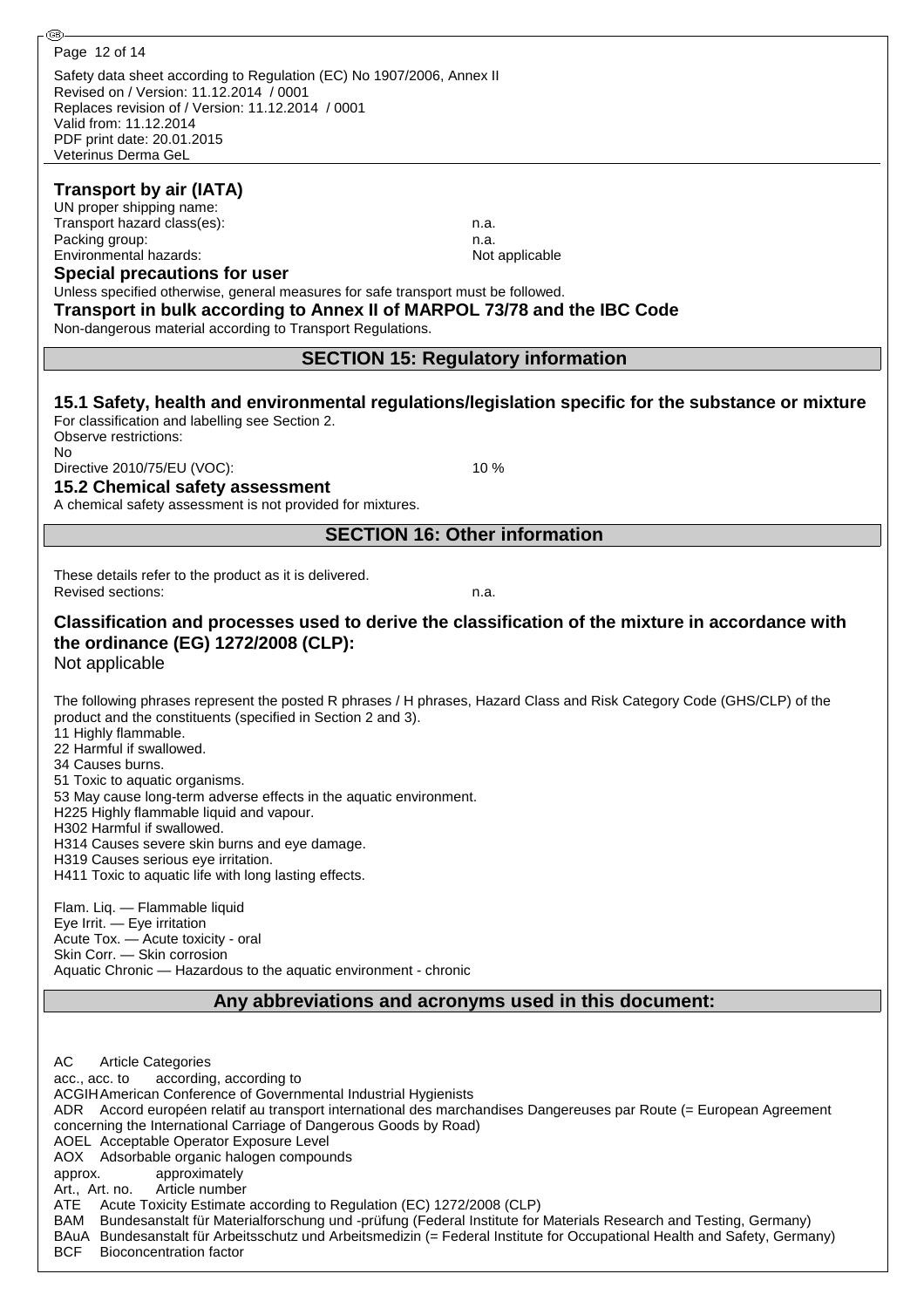Safety data sheet according to Regulation (EC) No 1907/2006, Annex II Revised on / Version: 11.12.2014 / 0001 Replaces revision of / Version: 11.12.2014 / 0001 Valid from: 11.12.2014 PDF print date: 20.01.2015 Veterinus Derma GeL BGV Berufsgenossenschaftliche Vorschrift (= Accident Prevention Regulation) BHT Butylhydroxytoluol (= 2,6-Di-t-butyl-4-methyl-phenol) BMGV Biological monitoring guidance value (EH40, UK) BOD Biochemical oxygen demand BSEF Bromine Science and Environmental Forum bw body weight CAS Chemical Abstracts Service CEC Coordinating European Council for the Development of Performance Tests for Fuels, Lubricants and Other Fluids CESIO Comité Européen des Agents de Surface et de leurs Intermédiaires Organiques CIPAC Collaborative International Pesticides Analytical Council CLP Classification, Labelling and Packaging (REGULATION (EC) No 1272/2008 on classification, labelling and packaging of substances and mixtures) CMR carcinogenic, mutagenic, reproductive toxic COD Chemical oxygen demand CTFA Cosmetic, Toiletry, and Fragrance Association DMEL Derived Minimum Effect Level DNEL Derived No Effect Level DOC Dissolved organic carbon DT50 Dwell Time - 50% reduction of start concentration DVS Deutscher Verband für Schweißen und verwandte Verfahren e.V. (= German Association for Welding and Allied Processes) dw dry weight e.g. for example (abbreviation of Latin 'exempli gratia'), for instance EC European Community ECHA European Chemicals Agency EEA European Economic Area EEC European Economic Community<br>EINECS European Inventory of I European Inventory of Existing Commercial Chemical Substances ELINCS European List of Notified Chemical Substances EN European Norms EPA United States Environmental Protection Agency (United States of America) **Environmental Release Categories** ES Exposure scenario etc. et cetera EU European Union EWC European Waste Catalogue Fax. Fax number gen. general GHS Globally Harmonized System of Classification and Labelling of Chemicals GWP Global warming potential HET-CAM Hen's Egg Test - Chorionallantoic Membrane HGWPHalocarbon Global Warming Potential IARC International Agency for Research on Cancer IATA International Air Transport Association IBC Intermediate Bulk Container IBC (Code) International Bulk Chemical (Code) IC Inhibitory concentration IMDG-code International Maritime Code for Dangerous Goods incl. including, inclusive IUCLID International Uniform ChemicaL Information Database LC lethal concentration LC50 lethal concentration 50 percent kill LCLo lowest published lethal concentration LD Lethal Dose of a chemical LD50 Lethal Dose, 50% kill LDLo Lethal Dose Low LOAELLowest Observed Adverse Effect Level LOEC Lowest Observed Effect Concentration LOEL Lowest Observed Effect Level LQ Limited Quantities<br>MARPOL Internatio International Convention for the Prevention of Marine Pollution from Ships n.a. not applicable n.av. not available n.c. not checked n.d.a. no data available NIOSHNational Institute of Occupational Safety and Health (United States of America) NOAEC No Observed Adverse Effective Concentration NOAEL No Observed Adverse Effect Level NOEC No Observed Effect Concentration NOEL No Observed Effect Level Page 13 of 14